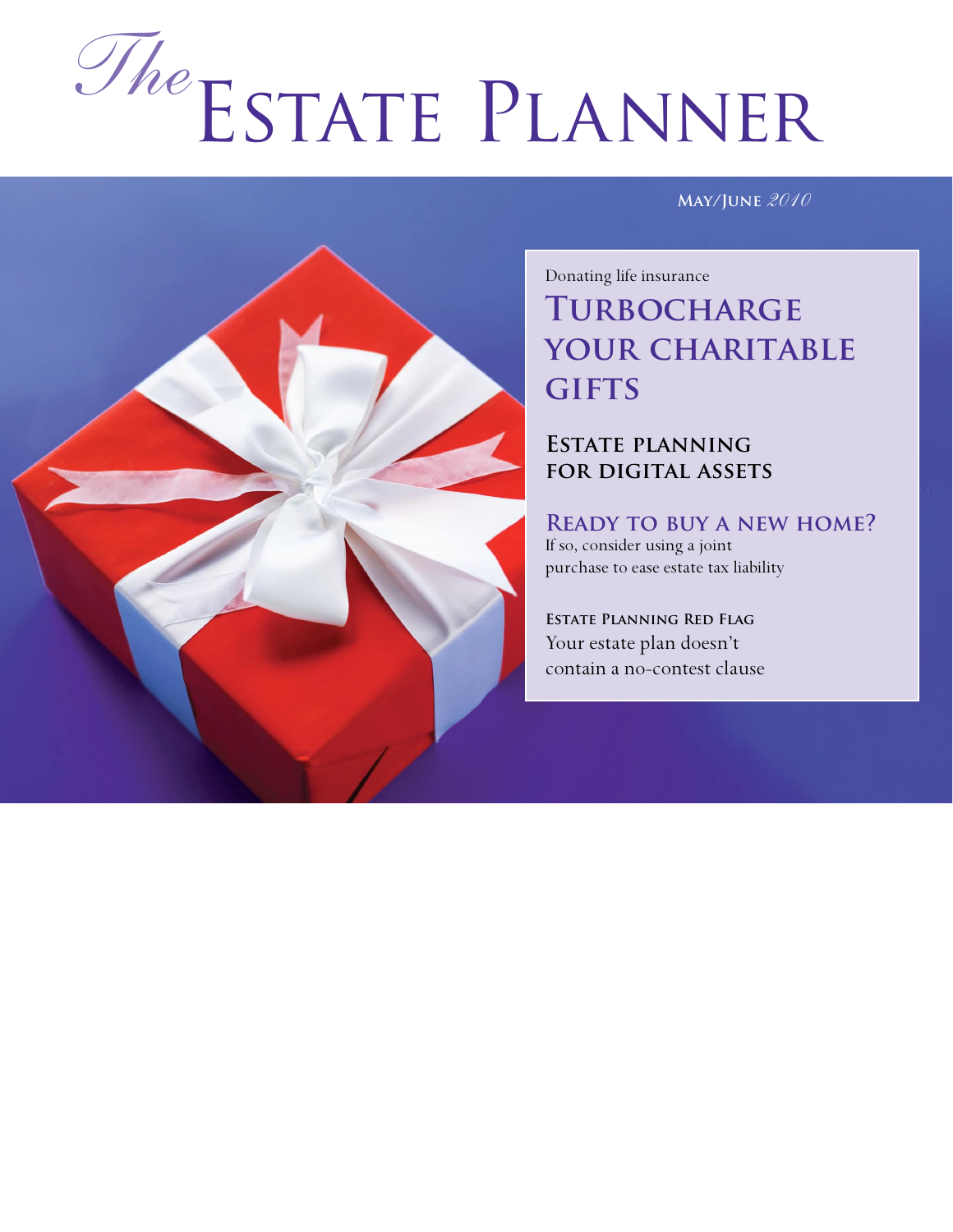## **Donating life insurance Turbocharge your charitable gifts**

*If If If str*<br>*Iff str* If philanthropy is one of your goals, donating your life insurance policy to charity can be a powerful strategy. It allows you to make larger gifts than you might otherwise afford, while generating current tax benefits.

Whether this strategy is right for you depends on your specific circumstances and your family's financial situation. It's also important to understand the tax implications of a charitable gift of life insurance.

#### **A versatile tool**

Life insurance can be a versatile financial planning tool. It provides a significant source of wealth for a relatively modest investment and creates instant liquidity your family can use to pay estate taxes or other expenses.

In addition to death benefits, permanent life insurance policies — such as whole, variable or universal policies — allow you to build substantial cash values on a tax-deferred basis. You can withdraw or borrow against these funds to provide a source of retirement income or to meet other needs (keeping in mind that this may reduce the death benefit paid to your beneficiaries).

Have you reached a point in your life where you no longer need life insurance? Perhaps your children are financially independent and your IRAs, 401(k)s or other savings are more than sufficient to meet your retirement needs. Under these circumstances, donating life insurance to charity may be an attractive option.

Consider Phil, for example. He's a 60-year-old widower with two children, both of whom are finished with college and gainfully employed. He has substantial savings in an IRA and his company's retirement plan, but continues to pay premiums of \$10,000 per year on a \$1 million life insurance policy. The policy's cash surrender value is \$400,000, and Phil's cost basis in

> the policy, based on premiums paid, is \$200,000. If he simply surrenders the policy in exchange for its cash value, he'll recognize \$200,000 in ordinary income.

In a meeting with his financial advisor, Phil expresses an interest in giving more to charity. The advisor explains how Phil can accomplish this goal, while actually *improving* his cash flow, by donating his life insurance policy. Phil would enjoy a charitable income tax deduction for the initial donation as well as for

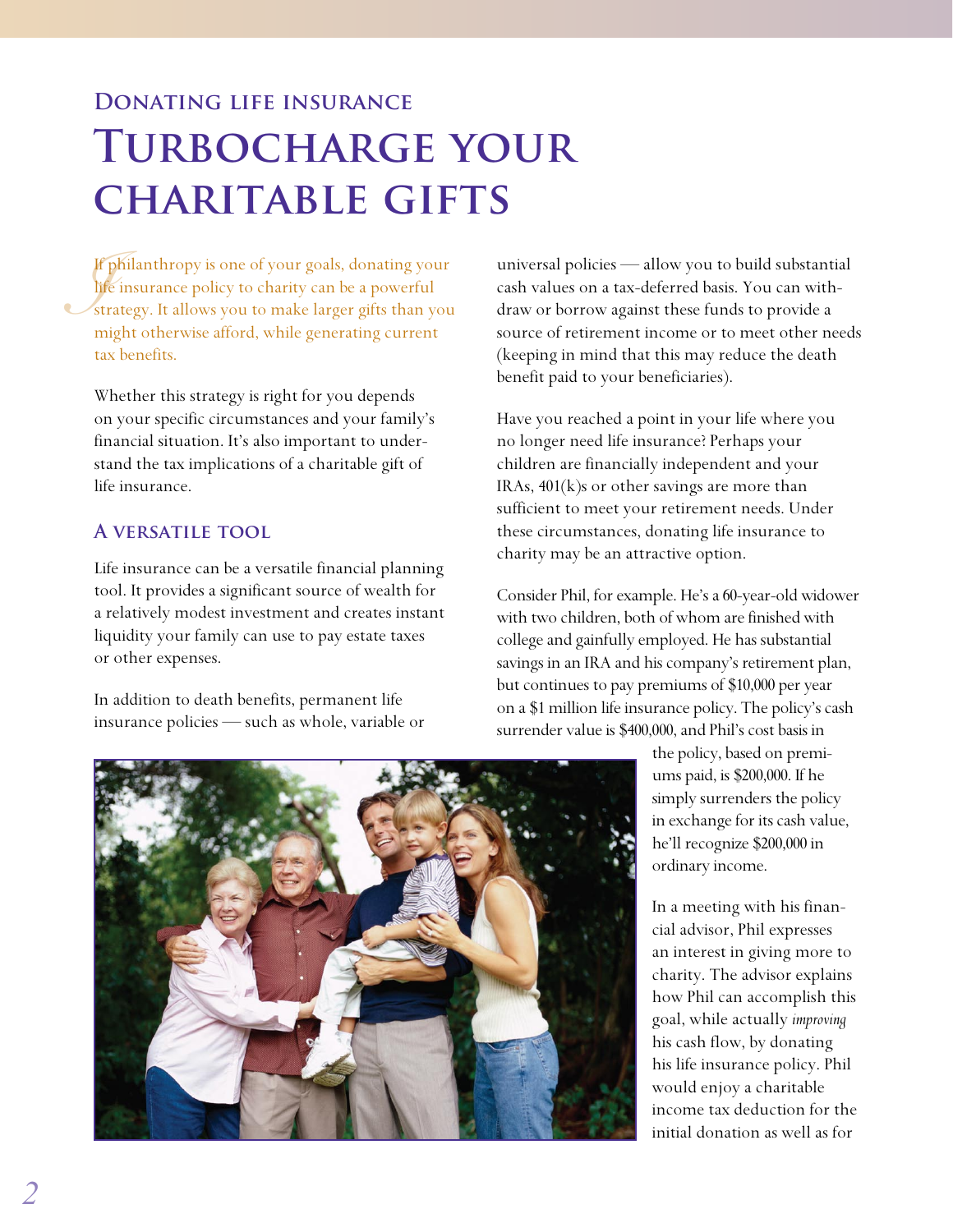any premiums he pays in the future. And when Phil dies, the charity would receive a \$1 million gift.

#### **Tax considerations**

The most tax-effective way to donate life insurance is to transfer the policy so that the charity becomes the owner and beneficiary. You're entitled to an immediate charitable deduction for income tax purposes. If you continue to pay the premiums, each payment is also a deductible charitable donation.

In addition, the policy is removed from your estate, which can mean significant estate tax savings. (Even though, as of this writing, an estate tax repeal is in effect for 2010, the estate tax is scheduled to return in 2011. Plus the repeal may be repealed. Check with your estate planning advisor for the latest information.)

You may be surprised to learn that you can't necessarily deduct the policy's face value or cash surrender value; rather, the deduction is limited to the policy's fair market value or your cost basis, *whichever is less*. Determining a policy's fair market value is complex, requiring consideration of factors such as the policy's cash surrender value, the cost of purchasing a comparable policy and the insurer's actuarially calculated reserves.

*The most tax-effective way to donate life insurance is to transfer the policy so that the charity becomes the owner and beneficiary.*

Cost basis generally means the total amount of premiums you've paid on the policy (less any dividends received). In our previous example, assuming that the policy's fair market value is roughly equal to its cash surrender value, Phil would be entitled to a \$200,000 charitable deduction.

## **Other options**

Donating a life insurance policy to charity outright is just one potential strategy for leveraging unneeded life insurance to achieve your philanthropic goals. Others include:

*Charitable gift annuities.* Exchanging a life insurance policy for a charitable gift annuity allows you to deduct the value of the benefit received by the charity while retaining an income stream for the rest of your life. Typically, the annuity payments consist of a combination of ordinary income and tax-free return of basis.

*Wealth replacement.* You can use other assets to make charitable gifts and to hold on to the life insurance policy to replace that wealth. By using other assets to fund a charitable remainder trust or similar vehicle, you can generate current income to pay the insurance premiums or for other purposes.

Income tax charitable deductions for donated life insurance policies (as well as future premium payments) generally are limited to 50% of your adjusted gross income (30% for gifts to a nonoperating private foundation), though excess deductions can be carried forward for up to five years. Deductions for noncash gifts in excess of \$5,000 must also be supported by a qualified appraisal.

There are several other life insurance strategies that can help you satisfy your philanthropic desires while preserving some benefits for yourself. See "Other options" above for more information.

#### **Review your finances**

Donating a life insurance policy to charity can be a smart move under the right circumstances. By working with your advisors to review your family's financial situation, you can determine whether your needs would be best served by a charitable donation.  $\bullet$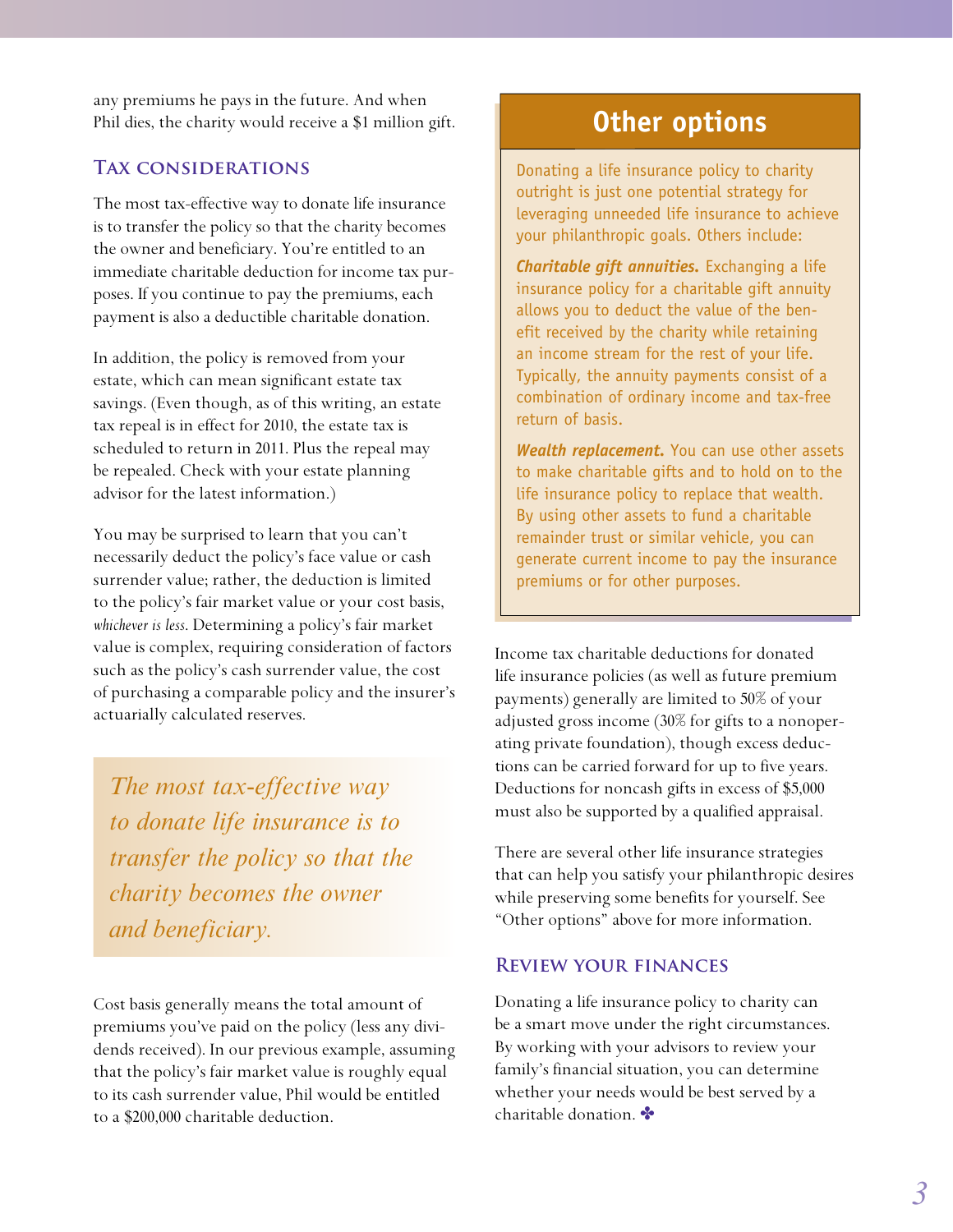# **Estate planning for digital assets**

In<br>*I*<sub>n</sub><br>bu<br>tre In an increasingly paperless world, we live much of our lives online. We conduct business online, we communicate electronically and we manage our finances through e-mail and Web sites. As a result, most people today have accumulated significant "digital assets" that require special consideration in your estate plan.

#### **No paper trail**

When a person dies, one of the first things his or her executor or family members must do is get a handle on assets and liabilities. In a paper-based world, that generally means sifting through the deceased's mail, desk drawers and filing cabinets to look for tax returns, bank and brokerage account statements, bills, check registers, and loan documents.

In a digital world, however, it's not unusual for people to conduct many of these transactions online, in many cases leaving no paper trail at all. Many people receive statements by e-mail, receive and pay bills using online services, and use programs like Quicken® to track and reconcile their bank accounts and other financial records.

Without careful planning, it may be difficult or even impossible for your representatives or loved ones to locate your assets or identify your creditors. And even if they do, they won't be able to gain access to or manage your accounts without your user name, password and other security information (at least not without following time-consuming procedures or seeking a court order).

What if deposits are made to your accounts automatically, or if bills are automatically debited



from your accounts? How will your representatives find out about these transactions so that they can settle your financial affairs?

#### **Creating a record**

To ensure that none of your digital assets or debts fall through the cracks, it's critical to create a detailed record of these items, including Web addresses, account numbers, user names, passwords and other security information one might need to access and manage your accounts.

Your record should include e-mail accounts you use to receive statements or other financial information. If you use an online bill paying service, list creditors that you pay through the service,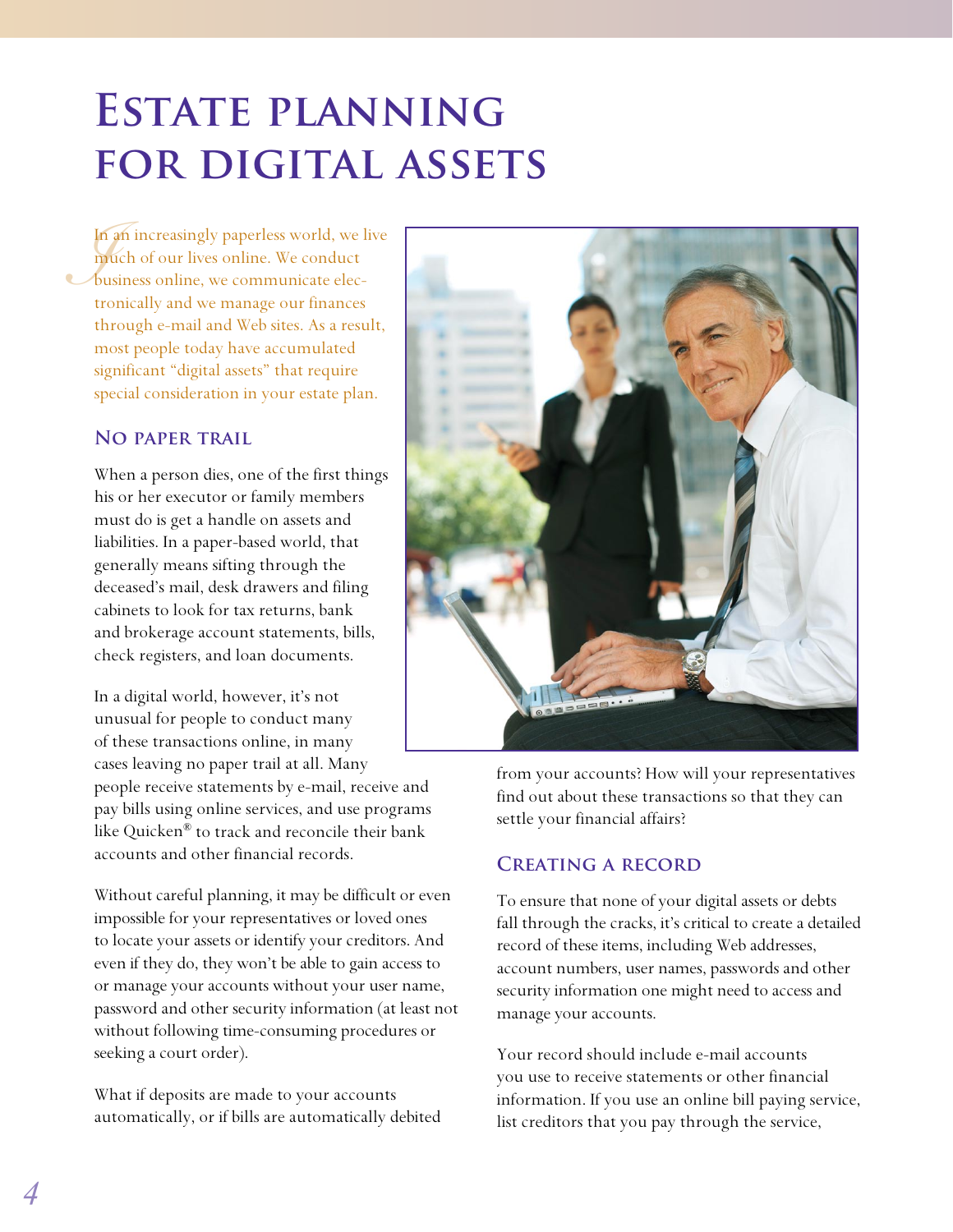especially those whose bills are automatically debited from your bank account.

After you create your list, the question becomes, "What do I do with it?" Leaving a copy at home or in your office could be risky because of the possibility that someone could steal the list and use your username and passwords for nefarious reasons.

You could store the list on your computer in a password-protected file — or use an "electronic wallet" program that stores passwords and other sensitive information. Of course, you'd need to give the master password to a family member or some other trusted person, something you may not be ready to do. Plus, if the computer is stolen or the hard drive crashes, the information may be lost.

Another option is to keep the list in a safe deposit box. But this can be inconvenient if you follow recommended security practices, including changing your passwords regularly.

Not surprisingly, several companies have developed online solutions to this problem. Sometimes referred to as "virtual safe deposit boxes," these services store all of your user names, passwords and other electronic data on a secure Web site in an escrow-like arrangement. They can also store digital copies of important paper documents, such as insurance policies, wills, trusts, deeds and mortgages.

After you die, your designated representatives can retrieve the information, typically by presenting identification and a death certificate.

#### **Ease the pain during a difficult time**

Documenting your digital assets relieves your family of the difficult and often impossible task of tracking down these assets themselves during an already difficult time. Ask your estate planning advisor about whether a virtual safe deposit box makes sense for your situation.

### **Ready to buy a new home? If so, consider using a joint purchase to ease estate tax liability**

*Y* ou You've found the perfect property on which to settle down and enjoy your golden years. You know you'll eventually want to pass the home on to your adult children, but you wish to do so with as little estate tax liability as possible. One technique — and a relatively simple one at that — is a joint purchase.

#### **Current and remainder interests**

The joint purchase technique is based on the concept that property can be divided not only into pieces, but also over time. One person (typically of an older generation) buys a current interest in the property and the other person (typically of a younger generation) buys the remainder interest.

A remainder interest is simply the right to enjoy the property after the current interest ends. If the current interest is a life interest, the remainder interest begins when the owner of the current interest dies.

Joint purchases offer several advantages. The older owner enjoys the property for life, and his or her purchase price is reduced by the value of the remainder interest. The younger owner pays only a fraction of the property's current value and receives the entire property when the older owner dies.

Best of all, if both owners pay fair market value for their respective interests, the transfer from one generation to the next should be free of gift and estate taxes. (Note that even though, as of this writing, an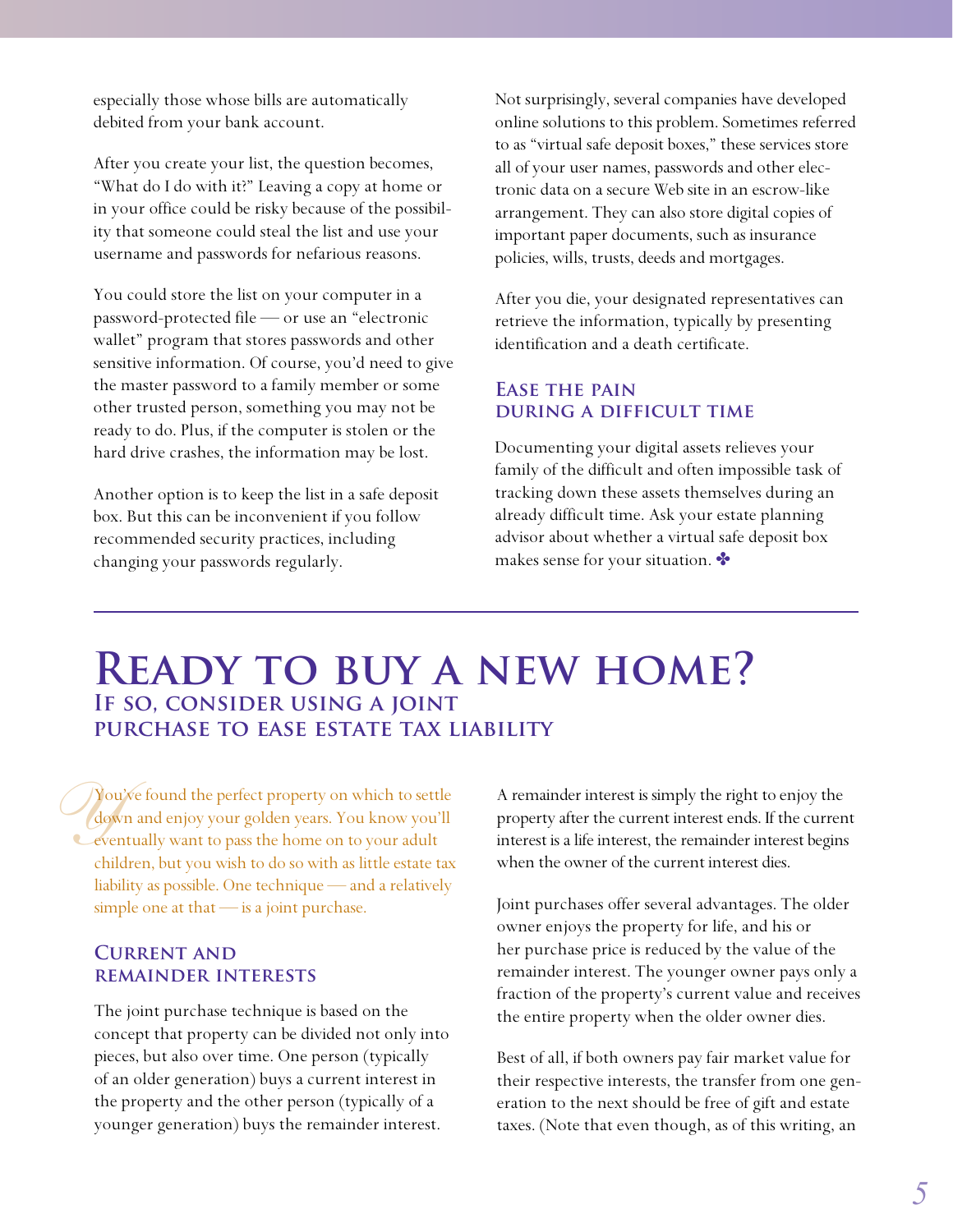

estate tax repeal is in effect for 2010, the estate tax is scheduled to return in 2011. Plus the repeal may be repealed. Check with your estate planning advisor for the latest information.)

The relative values of the life and remainder interests are determined using IRS tables that take into account the age of the life-interest holder and the applicable federal rate (the Section 7520 rate), which is set monthly by the federal government.

#### **An exception to the rule**

At one time, the joint purchase was a popular way for parents to leave all types of property to their children — from securities to rental real estate without transfer taxes. But in 1990, Congress, concerned about the potential for abuse, eliminated the tax advantages for most joint purchases.

Internal Revenue Code Sec. 2702 provides that, when members of the same family acquire a split interest in property, the owner of the current interest is treated as if he or she acquired the entire property and then transferred it to the owner of the remainder interest. In other words, the entire purchase price is treated as a taxable gift.

But there's an exception for a joint purchase of a home. As long as the owner of the current

interest uses the property as his or her "personal" residence (that is, as a principal or second home), the transaction is exempt from gift tax.

For purposes of Sec. 2702, the definition of "family members" is quite limited — it includes only your spouse, your and your spouse's ancestors and descendants and their spouses, and your and your spouse's siblings and their spouses. The definition *doesn't* include the descendants of your siblings.

*The joint purchase technique is based on the concept that property can be divided not only into pieces, but also over time.*

#### **Consider the downsides**

Like many estate planning vehicles, joint purchases have disadvantages. The younger owner must buy the remainder interest with his or her own funds. Also, while the tax basis of inherited property is "stepped up" to its date-of-death value, a remainder interest holder's basis is equal to his or her purchase price.